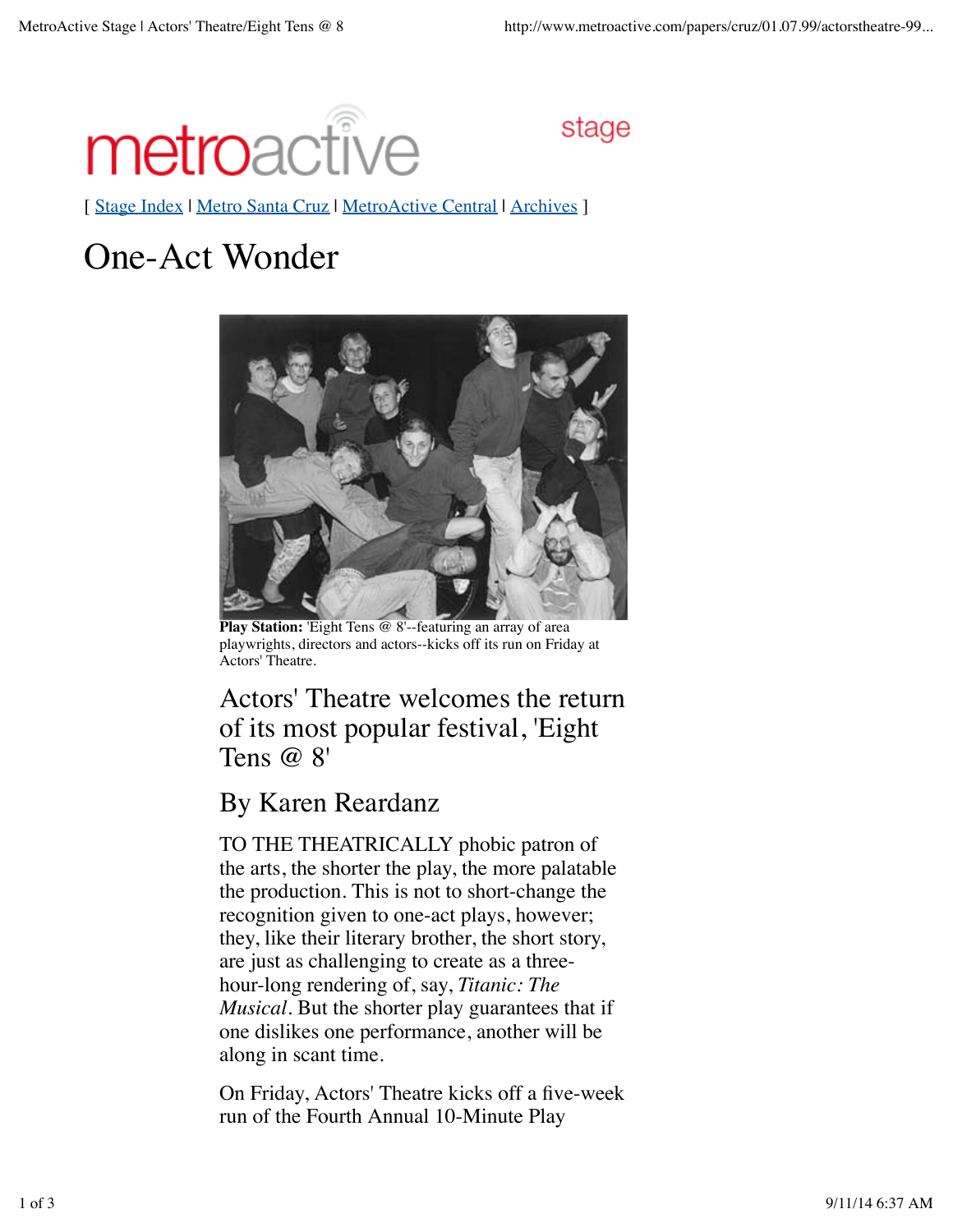Festival, affectionately titled "Eight Tens @ 8." This year's production features original plays scripted by Santa Cruz playwrights and, for the first time, theatrical scribes from the Central Coast and Silicon Valley.

"This year we opened [the production] up to all Central Coast writers," festival publicity coordinator Sam Patterson says, "through a Web site, our newsletter and word of mouth. So we've got playwrights from the Santa Cruz area, two from Monterey and even a couple from San Jose."

The call for writers spawned 53 responses, the most works submitted in the festival's short but impressive four-year history. An anonymous panel of judges sifted and read through the works, narrowing down the piles to plays by eight authors: Philip Pearce, David Sals, 75-year-old Anne F. Adams (whose *San Francisco Fever*, according to Patterson, is hotly anticipated), Ross Eric Gibson, Jeffrey Bray, R. Joy Bartlett, Linnet C. Harlan and Doug Brook.

This expansive array of area literary talent covers topics that range from the comic to the emotionally draining.

"There's [Bartlett's]*Two Doors Down*, directed by Karen Schamberg, which is a serious play ... basically about racial prejudice," Patterson explains. "It's heavy and direct.

"The plays are selected individually, so the subjects are not related," Patterson explains, "but Willa Marcus Chandler, the festival's artistic director, arranges the plays in a certain sequence, a logical one to evoke emotion or laughter."

"Eight Tens @ 8," now in its fourth year, is one of Actors' Theatre's most successful ventures, attracting audiences again and again.

"It's quite popular. People like short plays